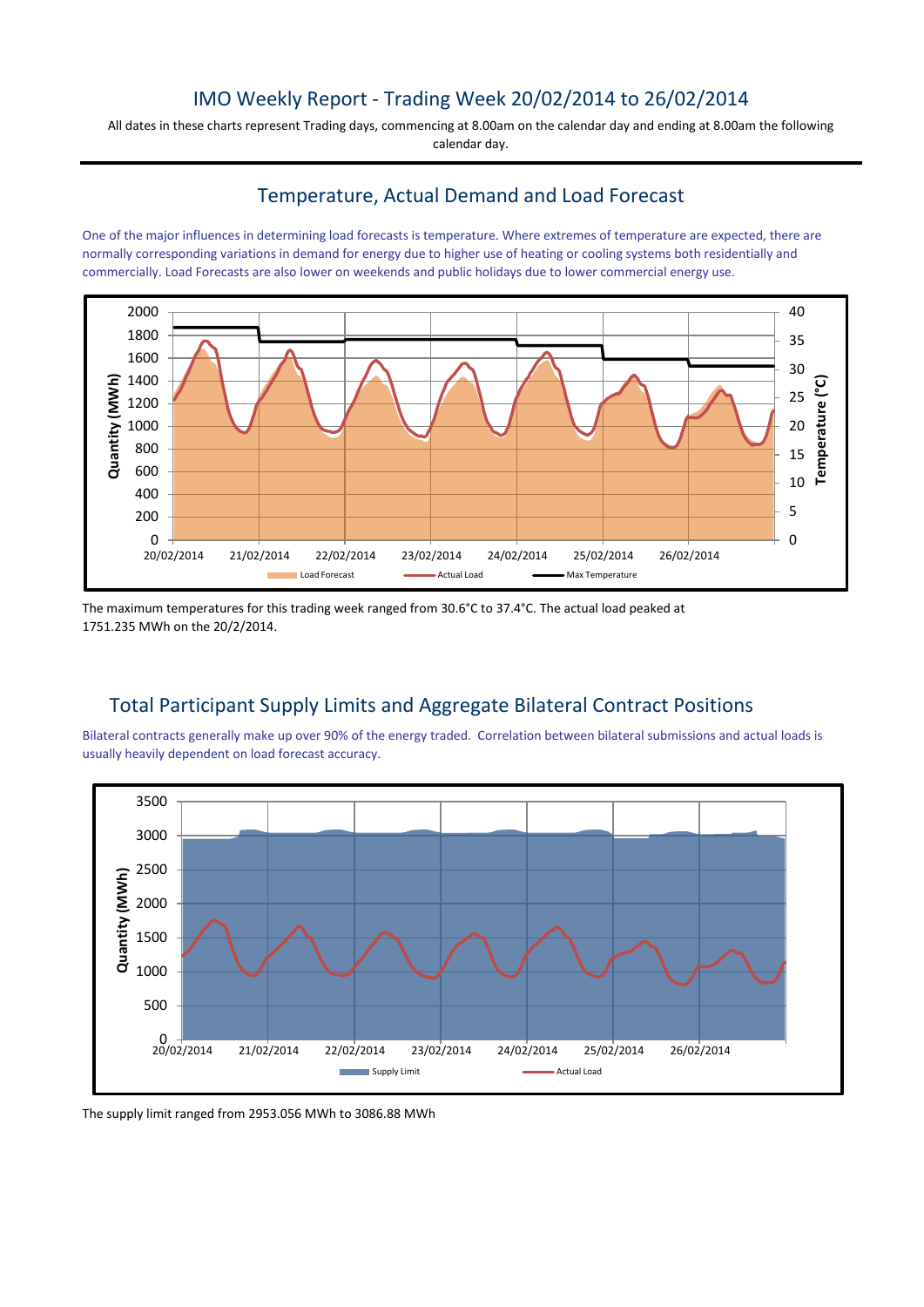#### Net Balancing Market Trades

Bilateral contracts and STEM trading are generally based on the forecast energy requirements of Participants. When the forecast requirements are higher or lower than the actual requirements for a day, this Market energy must be bought and sold in the balancing mechanism. This graph shows the estimated net balancing trades.



The majority of the balancing activity this week occurred within Balancing Demand. The maximum balancing demand for the week reached 221.577 MWh on the 23/4/2014. The maximum balancing supply for the week reached -141.784 MWh on the 21/4/2012.

## Total Traded Energy

This chart represents a comparison between the total net energy that is traded in Bilateral Contracts, the STEM and the balancing mechanism. Balancing Supply represents cases in which the total contract position is greater than the demand and customers must supply energy back to balancing. Balancing Demand represents cases in which the total contract position is less than the demand and customers must purchase energy from balancing.



Total balancing supply equalled -4119.006 MWh whereas total balancing demand equalled 17310.622 MWh. The Total STEM Traded quantity was 13716.765 MWh, with the STEM Clearing Quantity ranging between 7.843 MWh and 119.514 MWh.